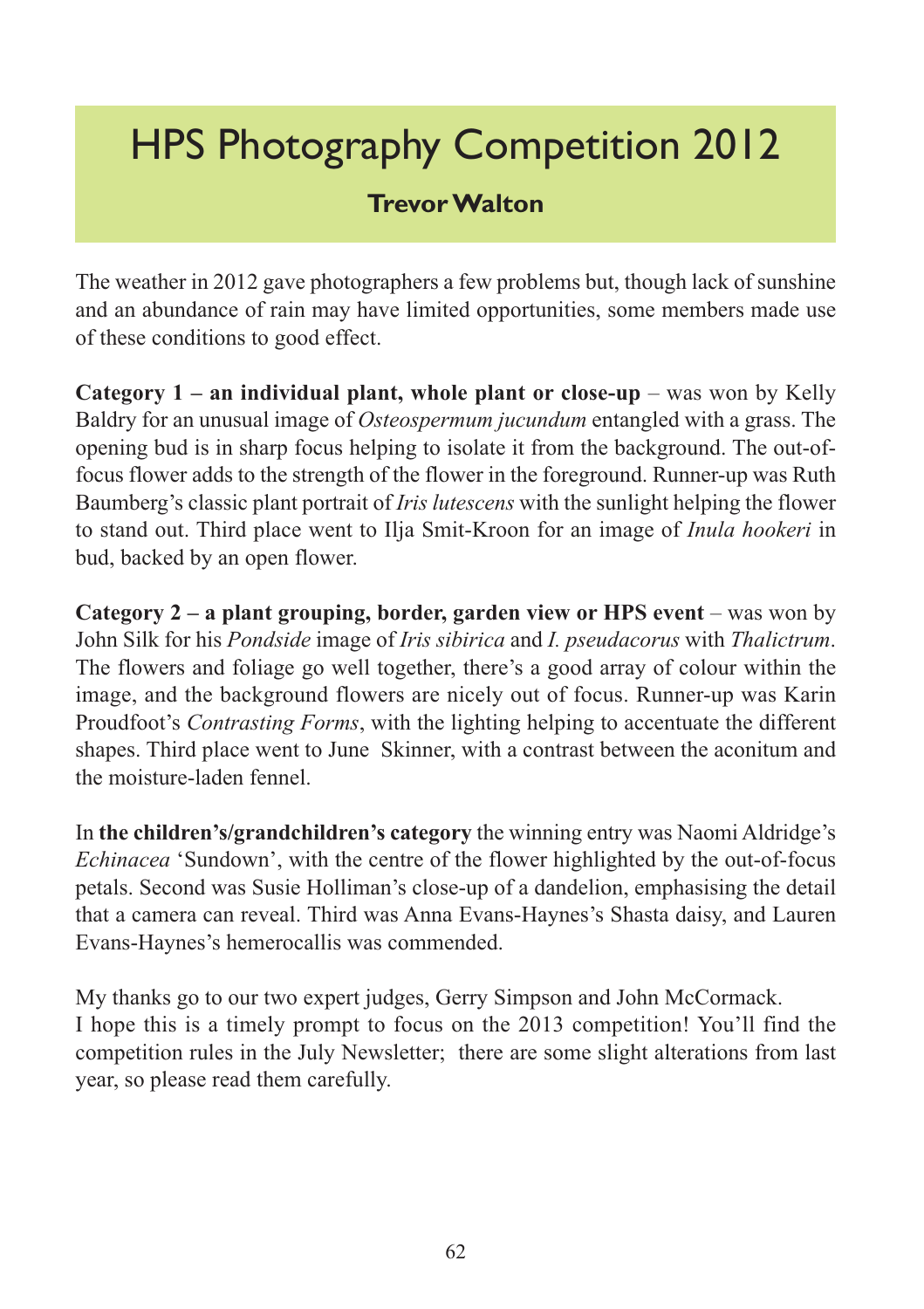## Category 1



Kelly Baldry: *Osteospermum jucundum*



Ruth Baumberg: *Iris lutescens* Ilja Smit-Kroon: *Inula hookeri*

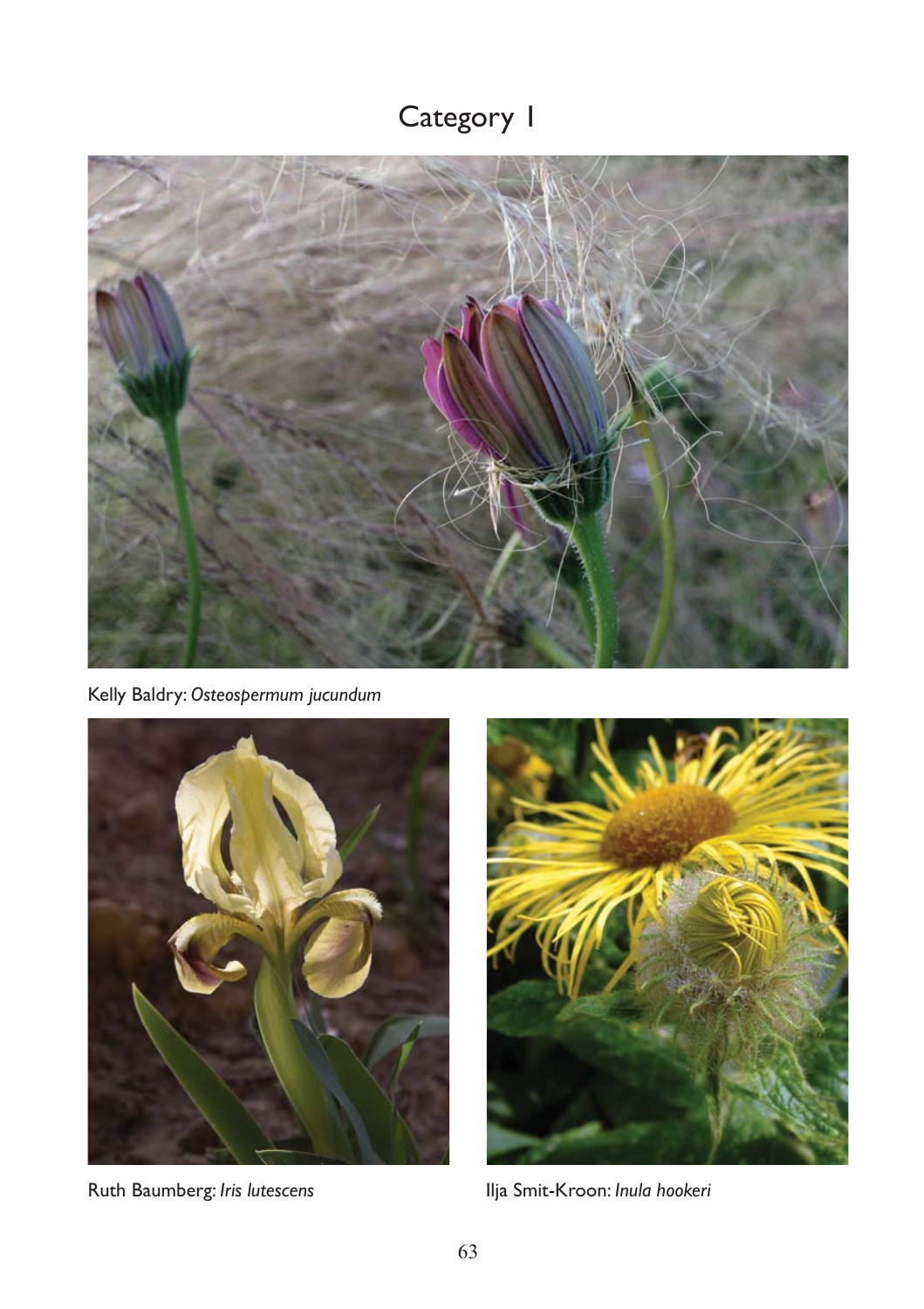## Category 2



John Silk: Pondside





Karin Proudfoot: Contrasting Forms June Skinner: *Aconitum* and *Foeniculum vulgare*